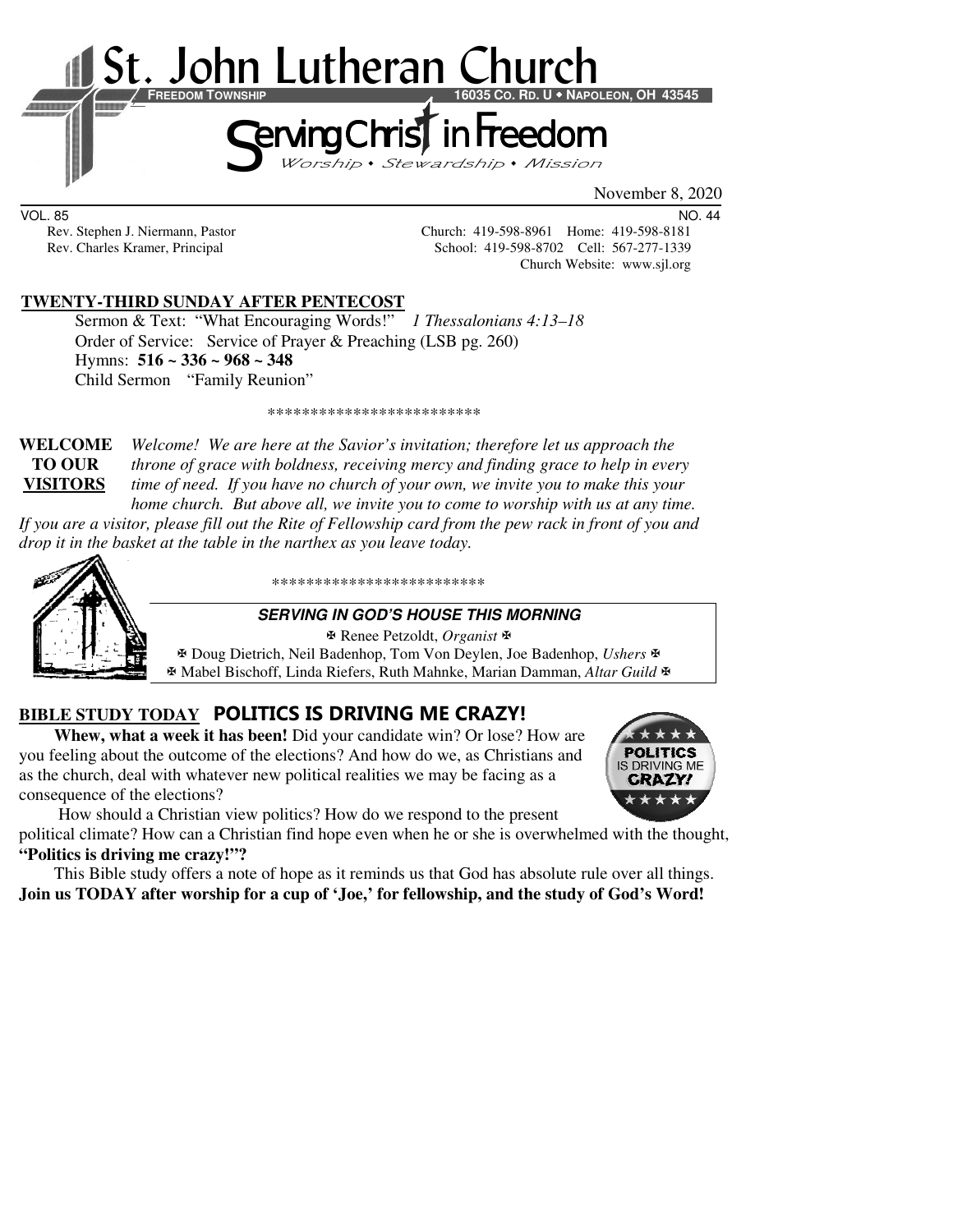|          |                   | In God's House This Week<br>Online church calendar: https://74058984.view-events.com |  |
|----------|-------------------|--------------------------------------------------------------------------------------|--|
| Date     | Time              | <b>Activities</b>                                                                    |  |
|          | $9:00 \text{ AM}$ | <b>Worship Service w/Communion following</b>                                         |  |
| Today    | 10:20AM           | <b>Adult Bible Study</b>                                                             |  |
|          | 11:30AM           | Drive-thru BBQ Chicken Dinner (see bulletin note)                                    |  |
| Mon.     | 7:00 PM           | <b>PTL</b> Meeting                                                                   |  |
| Tues.    | 8:35 AM           | <b>School Chapel</b>                                                                 |  |
|          | 7:00 PM           | <b>Church Council Meeting</b>                                                        |  |
| Wed.     | 6:15 PM           | Jr. High Confirmation Class (until 7:30 PM)                                          |  |
| Thurs.   | 3:00 PM           | Parent Teacher Conferences ( <i>until 8:45 PM</i> )                                  |  |
|          | <b>7:00 PM</b>    | <b>Thursday Evening Worship</b>                                                      |  |
| Fri.     |                   | NO SCHOOL - Parent Teacher Conferences (9-9:45 AM)                                   |  |
| Sun.     | 9:00 AM           | <b>Communion Service</b>                                                             |  |
|          | 10:20AM           | <b>Adult Bible Study</b>                                                             |  |
| Mon. $-$ | 7:30 AM           | Morning Meditations, WONW 1280 AM                                                    |  |
| Sat.     |                   | Speaker: Rev. Willie Stottlemyer - St. Stephen Lutheran - Defiance                   |  |

## **FOR THOSE LISTENING FROM THE PARKING LOT**

**Pick up your bulletin and service by driving through the carport before worship You can give your offering to the deacon at the same time Tune your FM radio to 87.7** 

### **MATTERS FOR PRAYER** – Please keep these people in your prayers:

- Shut-Ins: *Norma Damman, Renetta Homan,* and *Lester Rabe*
- *Melba Elling, Lorna Von Deylen*, and *Ruth Mahnke*, at Genacross Lutheran Home
- *Evelyn Rohrs,* at Assisted Living Genacross Lutheran Home
- *Harold Behrmann,* at Fulton Manor, Wauseon
- *Donald Badenhop,* at Vancrest Nursing Care Facility, Holgate
- *Donald Landry,* residing at the Ohio Veteran's Home, Sandusky
- Armed Services: *Justin Atkinson, Jason Rohrs*, *Emily Schroeder, Connor Gerken, Seth Handy, Jared Dishop*
- *Sue Hurst, Rev. Logan Scheiwe,* and *Bev Nelson,* for health concerns related to cancer
- *Rev. Robert Nemoyer,* who is in physical rehab at Evergreen Manor Montpelier to regain strength after recent falls.
- *Leona Durham,* recovering from recent cancer surgery
- *Annetta Rosebrock,* for health concerns and now recuperating at Genacross Lutheran Home
- *Rosie Leonard,* for seizure activity that has begun again
- *Abby Weller* and *Steve Doctor,* welcome the birth of their daughter, *Beretta Ann Doctor*, on Thurs., Oct. 29<sup>th</sup> at Defiance Promedica Hospital.

**COVID-19 MEASURES –** The two most important things we can do to prevent the spread of viruses are 1) social distancing, and 2) wearing a mask when entering and exiting the building, and when singing or speaking. Masks can be removed during longer periods of listening, such as Scripture readings, sermon, prayers, etc.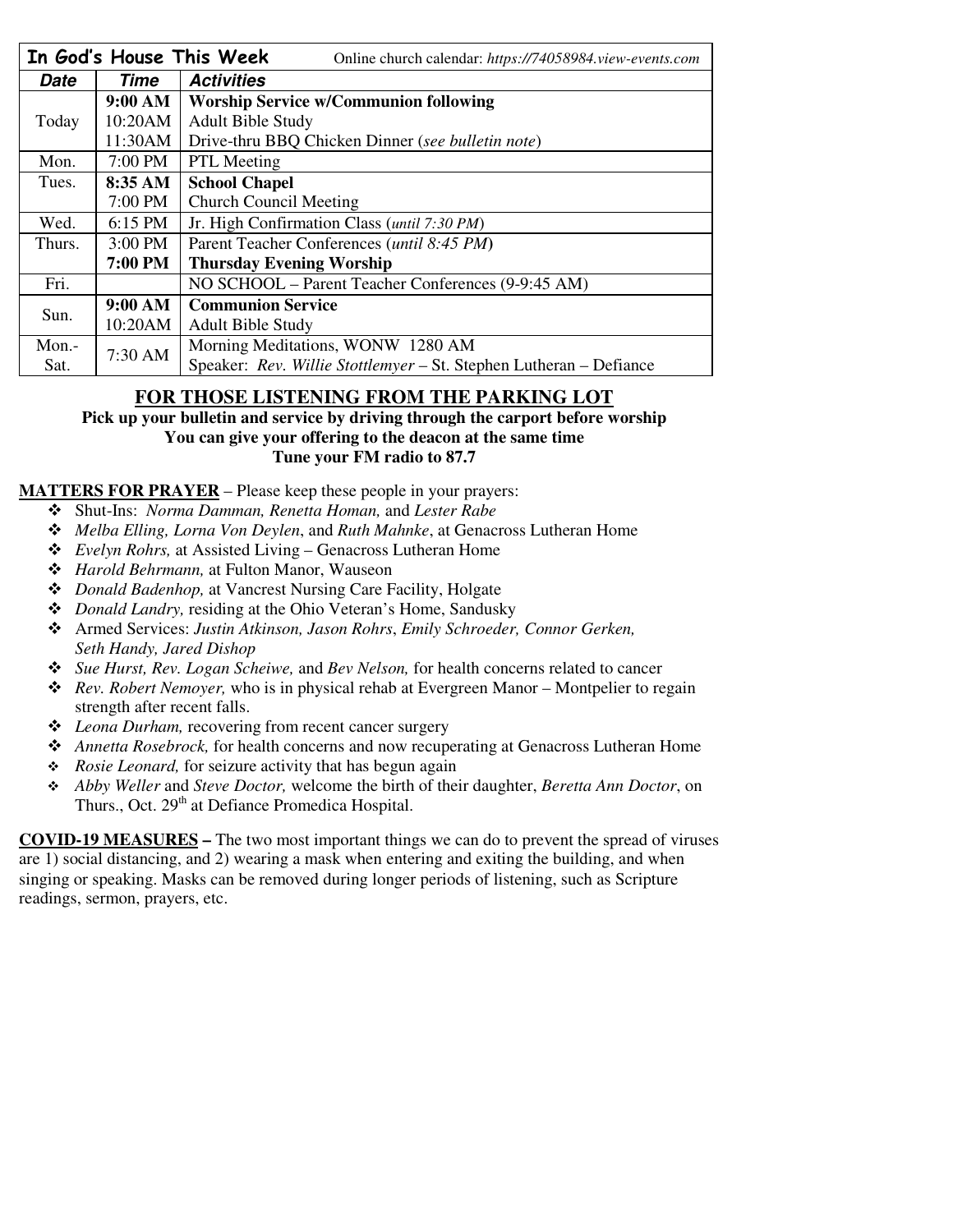### **THE SCRIPTURES THIS DAY – 23rd Sunday After Pentecost**

 It's that time of the Church Year again, as our Christian, liturgical journey comes to an end with these final Sundays after Pentecost, and directs our attention to the end of time and the return of Christ. We pray, "Thy kingdom come." We sing, "Make haste, O God, to deliver me! O Lord, make haste to help me!" (*Psalm*; Ps 70:1). Thus our liturgy not only directs our attention to the end times but also reveals what is in store for Christians. The *Gradual,* from the book of Revelation, also gives us a glimpse of what is to come: "These are the ones coming out of the great tribulation. They have washed their robes and made them white in the blood of the Lamb."

In the *Old Testament Reading* today, the prophet Amos speaks of the coming "day of the Lord," which finds its ultimate fulfillment in the second coming of Christ and the end. To be prepared for that Day is to have a living faith. Thus Jesus warns us in today's *Gospel* that many who are invited to share in the eternal joy of His kingdom will miss out by failing to have a living faith at the end. In the meantime, St. Paul, in the *Epistle* reading, informs us what will happen on that great day to those who died prior to Jesus's return – that Jesus "will bring with Him those who have fallen asleep."

**BBQ CHICKEN DINNER TODAY:** In lieu of the Soar with the Eagles event this year, the School Board is hosting a drive-thru BBQ Chicken Dinner today from 11:30 AM – 2:00 PM. This was "PRE-ORDERS" only, so be sure to stop by to pick up your dinners. Dinners are \$8 each and payment can be made when picking up orders. Checks can be payable to St. John Lutheran School.

**EXPERT GUESTS, EXPANSIVE TOPICS, EXTOLLING CHRIST**… Issues, Etc. is a radio talk show and podcast produced by Lutheran Public Radio in Collinsville, IL and hosted by LCMS Pastor Todd Wilken. This week's teachings include: The TV Series "The Mandalorian;" 1 Peter; Prayers of Thanksgiving and Praise; The Doctrine and Practice of Closed Communion; and more. You can listen at your convenience at issuesetc.org, the LPR mobile app and your favorite podcast provider.

**WOMEN OF FREEDOM:** Our next meeting is Tuesday, Nov.  $17<sup>th</sup>$  at 7:00 PM. We will have election of officers. All ladies of the congregation are welcome to attend.

**POINSETTIA SALE BEGINS!** The poinsettia sale for Christmas is now underway, and yellow order forms are available on the narthex table. **The deadline for ordering is Sun., Nov.**  15<sup>th</sup>. The cost is \$8.00 per plant. You may put your order form and check payable to *St. John Lutheran School* in the box on the narthex table. Be sure to fill in the line, *"In Loving Memory of"* or *"In Honor of"*. This information will be published in the church bulletin as an insert the Sunday the poinsettias are placed in the sanctuary.

**BULLETIN STUFFER VOLUNTEERS**: Want to get involved? The slate is almost full. Two more spots to be filled. Why not try volunteering to help with stuffing the bulletins for worship services. The bulletins are pre-folded. You can pick the month(s) that work best for you. *NOTE: If you have stuffed bulletins in the past year, thank you for your service. We ask that you please sign up again and choose your month. You can also call Lori Langenhop at 419-598-8151 or email her at lahop@bright.net.*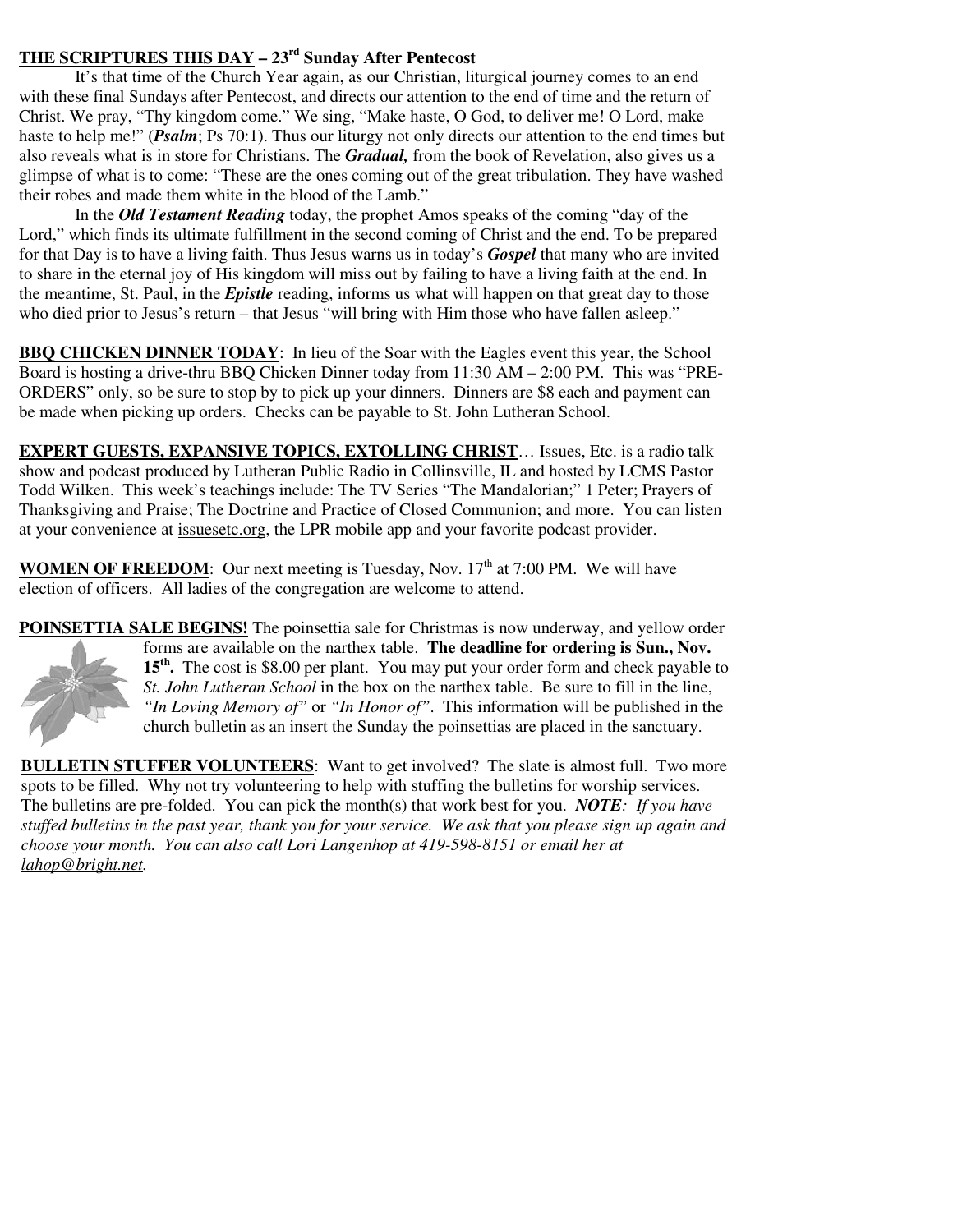| <b>FINANCIAL FACTS: Home Fund</b> |                                         | Synod & Missions | <b>Building Fund</b> |
|-----------------------------------|-----------------------------------------|------------------|----------------------|
| Weekly Need                       | \$9,792.78                              | \$500.00         | \$961.54             |
| Rec'd 11/01/20                    | \$10,320.00                             | \$190.00         | \$275.00             |
|                                   | $\textbf{ATTENDANCE:}$ Thursday $-42$ ; | Sunday $-134$    |                      |

#### **THREE WAYS TO GIVE AN OFFERING**

- Deposit your offering in the narthex when you come to worship, or if you're listening to the FM broadcast, give your offering to the usher or deacon when they hand you your bulletin.
- Use the '**Give Now'** online giving page a link (the blue button) is on our website.
- Mail your offering to the church.

**FUNERAL HELP**: If you would be interested and willing to donate food (*salads/desserts*) or to help serve at funeral luncheons, please sign the sheet on the narthex table. Thank you in advance!

**REDEDICATION AND NAMING THE "NEW" OLD SCHOOL** – At its last meeting the Church Council decided…

- 1. **to rededicate the building** to reflect its new ministry function. The Council chose to rededicate on **Sunday, Dec. 6** (the Sunday following the  $102<sup>nd</sup>$  anniversary of the building's dedication as a school on Sunday, December 1, 1918).
- 2. **to rename the building** so that we don't always have to refer to it as "the old school." A name gives a building personality and identify, making it easier to reference in publicity and scheduling (i.e. can we even imagine the Empire State Building without its names). A name can identity a building's purpose (i.e. "One Government Center" in Toledo). Building names can also honor individuals (i.e. St. John Lutheran Church). Some building names are easily reduced to acronym nicknames (the 'Mariott Activities Center,' known as 'the MAC.')

**The council is currently soliciting possible names from the congregation.** If you have an idea for naming our new facility, please write your suggestion on the supplied form and place it in the clear box on the narthex table.

|                         |                   | <b>CHRISTMAS CHILDREN'S SERVICES 2020</b> – Covid has interrupted many events and traditions,             |
|-------------------------|-------------------|-----------------------------------------------------------------------------------------------------------|
|                         |                   | and the same will unfortunately be true this Christmas at St. John. To assure proper social distancing in |
|                         |                   | the sanctuary, the traditional Christmas Children's Service and the Christmas Eve Candlelight             |
|                         |                   | Service will each have to be split into two services. The schedule for Christmas will be as follows:      |
| Sun. Dec. 20 6:00 pm    |                   | Younger Children's Service: Preschool thru Grade 2                                                        |
|                         | $7:30 \text{ pm}$ | Old Children's' Service: Grades 3 thru 8                                                                  |
| Thur. Dec. 24 6:00 pm   |                   | Early Christmas Eve Candlelight Service                                                                   |
|                         | $8:00 \text{ pm}$ | Later Christmas Eve Candlelight Service                                                                   |
| Fri. Dec $25 - 9:30$ am |                   | <b>Christmas Day Festival Service</b>                                                                     |

 **Plans for the children's services are now underway.** Parents, please respond promptly when we reach out to determine which children will be participating in the *Children's Christmas Services.* We of course encourage every child to take part in these services as a wonderful way for them to hear and learn again of God's greatest gift to mankind, His only-begotten Son!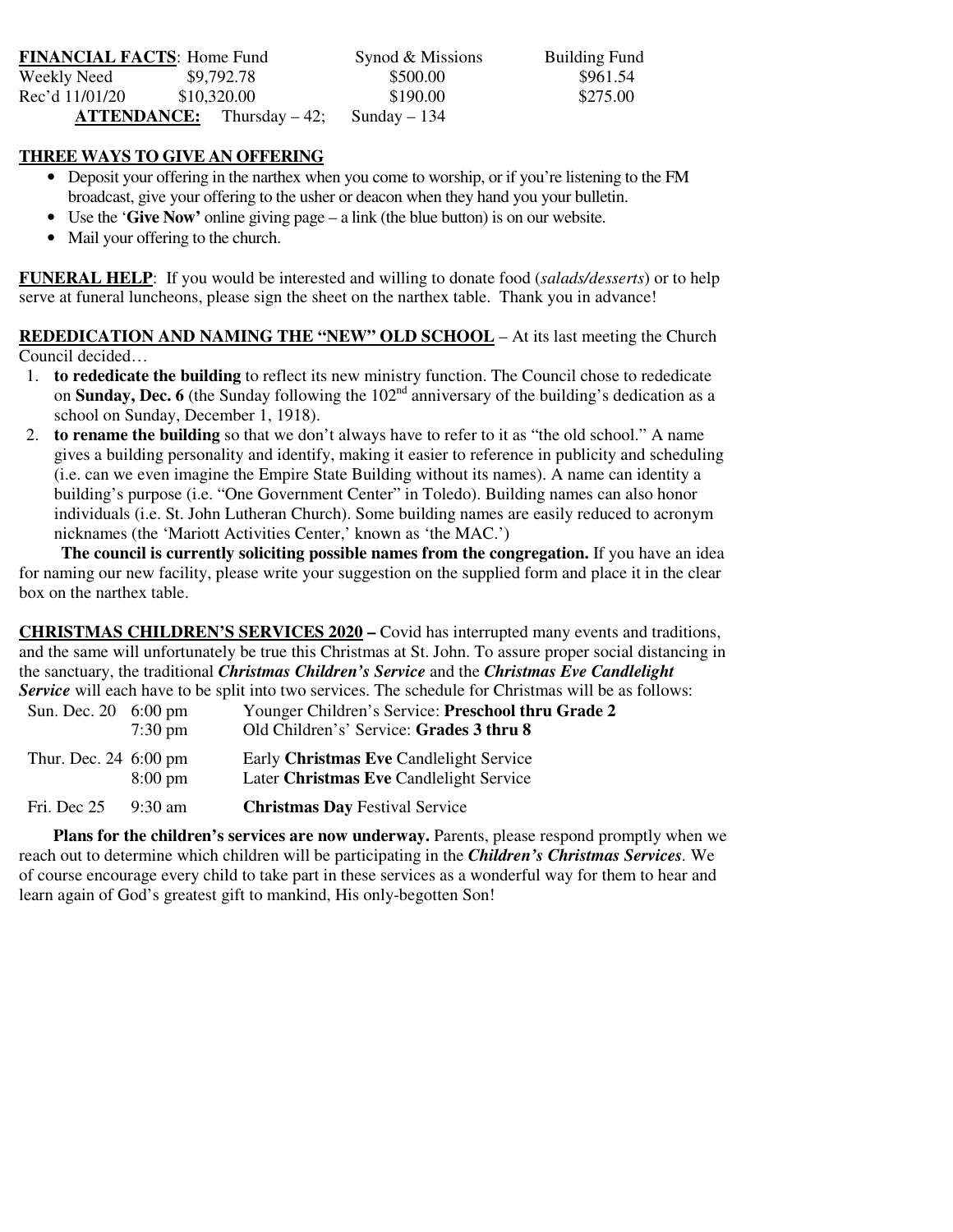**UPDATED SCRIP ORDER FORM**: After a few years and now with Covid-19, the SCRIP order form had to be revised. Updated forms (green) are inserted in today's bulletin. So start your Christmas shopping early! There are many vendors on the Scrip order form, that you can't go wrong. Scrip orders are received on Wednesdays, ordered on Fridays and delivered on the following Tuesday. The updated order form is posted on FastDirect under 'Links,' titled SCRIP Order Forms and SCRIP Program Info, There are also hard copy order forms on the narthex table so please feel free to share with family and friends. Payment must accompany orders. **Any questions about SCRIP can be directed to the SCRIP Coordinator Kristyn Honemann at 419-966-0207 or email at honemann@embarqmail.com.** 

**OPTIONS FOR HOLY COMMUNION DURING COVID -** During this time of pandemic, we are making Holy Communion available in the following ways:

• **Thursday evening Communion services** prior to first and third Sundays • **First and Third Sundays each month** – in the Sanctuary, and drive-thru after



• **Second Sundays** – after the service in the sanctuary

the service

**Please note – Drive-thru Communion is on the first and third Sundays for those who have participated in the Divine Service from the parking lot.** 

**PLANS FOR ADVENT AND LENT DURING COVID** – The Elders, Church Council and pastor have put together a plan for Advent and Lent during this time of pandemic. Instead of eliminating the Thursday service and having to split the Sunday service (for the sake of appropriate distancing), it has been decided instead…

- **to maintain the Thursday evening services** through the school year, which will continue to be the same service as the following Sunday;
- **to eliminate the traditional Advent and Lent Wednesday evening services**;
- **to receive door offerings at Thursday and Sunday services during Advent and Lent** as a substitute for the traditional mission and benevolence offerings we usually receive at our midweek services. The Stewardship Board will prepare the list of missions and benevolences offerings.

God willing, these plan will be in place for this year only, and we can return to our normal schedule the following year.

**FURNISHINGS FOR OLD SCHOOL RENOVATION EAST ROOM** – Thank you to everyone who has given gifts for furnishing the new facility in the old school. So far we have enough funds to purchase the tables and chairs for the east room. All of the tables and some of the chairs are now in place, and we are ready to begin using the east room on a limited basis. Once all the chairs have arrived, we can begin using that room for events up to approximately 50 people.

• We are still receiving gifts for the purchase of two large TV's to be mounted on the walls in each of the two main rooms. Gifts may be included with your regular offering (make a notation on your envelope), or deposited into the clear box marked "Old School Furnishings" located on the narthex table (special envelopes for your gift are available).